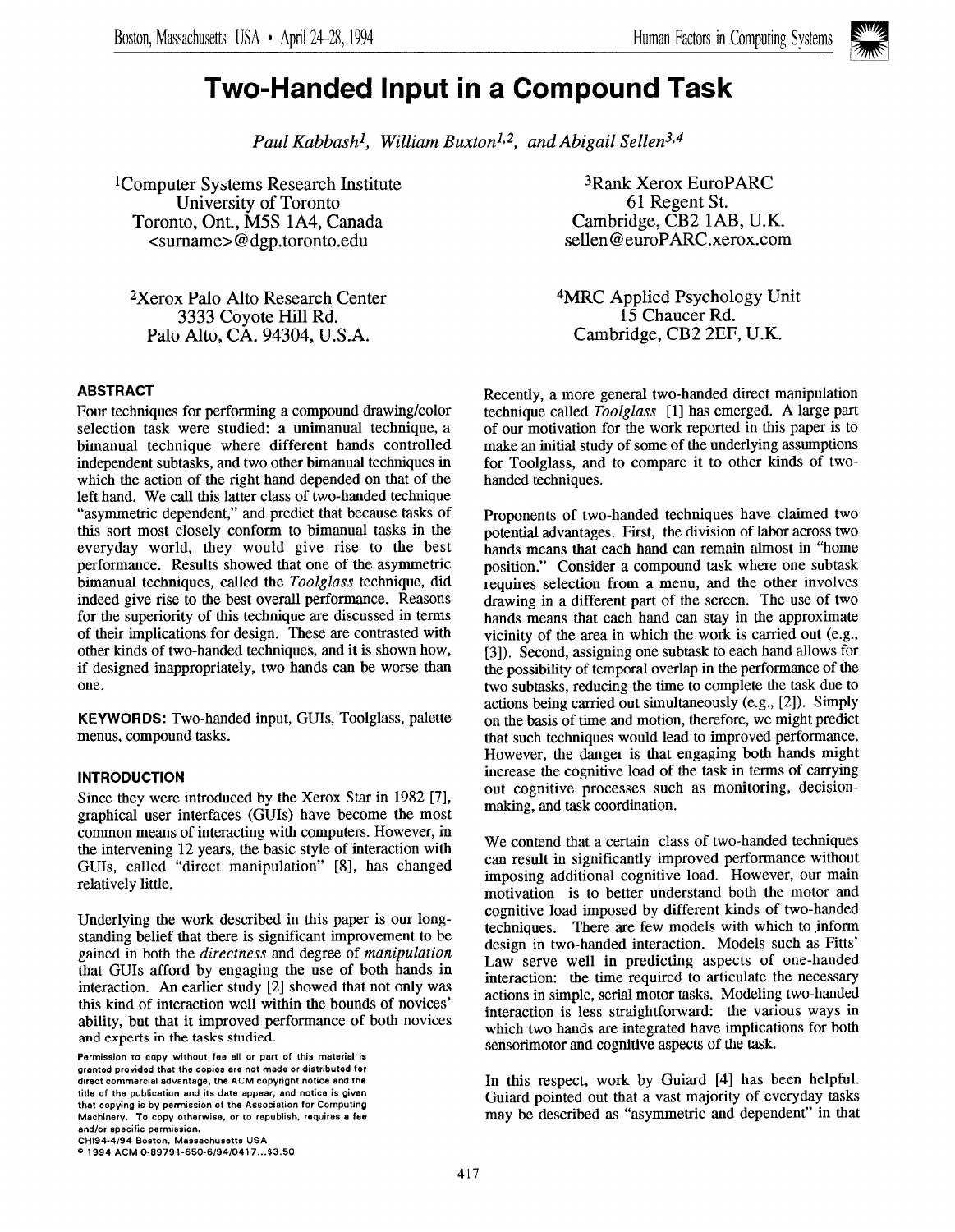

the two hands have very different roles to play which depend on each other in three characteristic ways (we assume right-handed subjects in the description that follows) :

1. The left hand sets the frame of reference for the action of the right. For example, in hammering a nail, the left hand holds the nail while the right does the hammering.

2. The sequence of motion is left then right. For example, the left hand grips the paper, then the right starts to write with the pen.

3. The granularity of action of the left hand is coarser than that of the right. For example the left hand brings the painter's palette in and out of range, while the right hand holds the brush and does the fine strokes onto the canvas.

A working hypothesis in the experiment which follows is that consistency with Guiard's characteristics is a good

measure of the "naturalness" of interaction. More specifically, we predict that techniques that conform to these principles will impose a lower cognitive load on subjects leading to faster and more effortless task performance.

In our study, we tested four different techniques for performing a compound drawing/color selection task which we believed would tease out important differences in behavior across the techniques. These, hopefully, would shed some light on our understanding of the underlying processes.

#### METHOD

## Task

Following Dillon [3], the experimental task was a colorized version of connect-the-dots in which subjects drew colored line segments between a set of twelve dots displayed on the monitor, The dots were revealed one at a time, in one of four colors, such that no two consecutive dots had the same color. To draw a connecting line, subjects needed to match their drawing color with the color of the next ("goal") dot to appear on the screen. They did this by selecting the appropriate color from a menu palette (see Figure 1)

#### Interaction Techniques

Subjects executed the task using four interaction techniques. The first, R-tearoff, is a one-handed technique representing the status quo. The other three are two-handed techniques. Each is described in detail below, assuming right-handed subjects.



Figure 1. Experimental Task. Having completed six dots, the subject must draw a line segment from dot 6 to dot 7, first selecting the color "blue" from the menu. The menu could be repositioned by clicking and dragging its header. (All text in the Figure is explanatory and did not appear on the screen. The dot distances and color sequence shown are arbitrary and diflered for each set of dots.  $R = red$ ,  $G = green$ ,  $B = blue$ ,  $Y = yellow$ .)

 $Right\text{-}tearoff$  Menu (R-tearoff): This is modeled on tearoff menus as found in traditional GUIS. The menu is always visible, and can be repositioned by clicking over and dragging from its header. All actions are executed using a single input device (the mouse) manipulated by the right hand.

Left-tearoff Menu (L-tearoff): This is a two-hand/twocursor version of the R-tearoff technique. Each hand controls a separate cursor on the screen. While each cursor is functionally equivalent, we have observed that in practice they tend not to be used interchangeably. The left-hand cursor is typically used exclusively for color selection, and can therefore remain floating over the menu, The righthand cursor is usually used both for line drawing and for positioning the menu.

Except when moving the menu, therefore, each cursor/hand can always remain in "home" or "nearly home" position for its designated task. In principle, this should afford minimal movement during task performance.

Palette Menu: This is a new technique resulting from the work of Bier et al. [1] and modeled on the interaction between a painter's brush and palette. As in the previous cases, drawing is done using the right hand. However, in contrast to the L-tearoff technique, the left hand controls the *position* of the menu (or "palette"), rather than another cursor. Like the R-tearoff technique, colors are selected using the cursor controlled by the right hand. However, in theory, hand motion can be minimized by having the left hand move the menu close to the cursor when selections are to be made.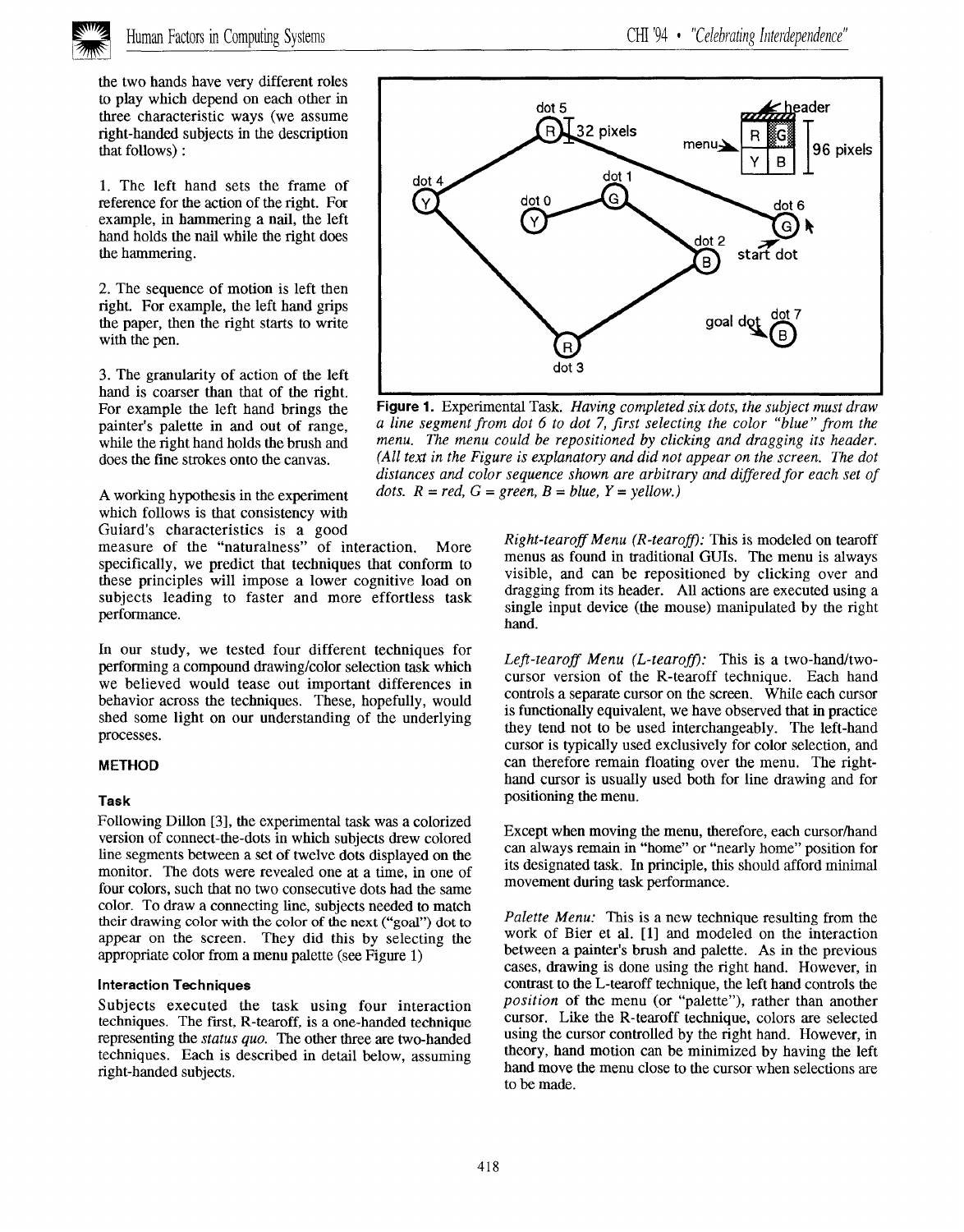Toolglass Menu: This technique, introduced by Bier et al. [1], is much like the Palette technique in that the right hand is used for drawing and menu selection, and the left hand controls the menu position. However, there are two important distinctions. First, the menu is transparent-the user can see both the items (colors) on the menu and also what is underneath the menu. Second, color selection and the initiation of drawing are integrated into a single action. With this technique, subjects initiate each line drawing by positioning the desired color from the menu over the start dot and then clicking through that color. Hence, the same action that initiates drawing also performs the color selection. This integration of tasks means that fewer motor operations are required than in the Palette method, for example.

To normalize across conditions, menu size was the same in all techniques.

## Technique Properties & Predictions

Table 1 summarize the properties of each technique. The first two categories (control and limb-to-subtask mapping) describe relevant physical characteristics of the techniques. The last three categories list the properties that we hypothesize contribute to both cognitive and sensorimotor load.

## **Control**

Since the same physical device is used for each of the two subtasks (color selection and drawing) in the R-tearoff technique, these two subtasks have to be distributed across time. Hence we refer to this technique as time-multiplexed.

In the other three techniques, a specific device is dedicated to each subtask, resulting in a spatial distribution of the subtasks. Hence, we refer to them as having a spacemultiplexed control structure.

# Limb-to-Subtask Mapping

This categorizes whether the left (L) or right (R) hand performs the two primary tasks (drawing and color selection) and the secondary task (menu positioning).

## Assemblage

In Guiard's terminology [4], the L-tearoff technique maybe called an orthogonal assemblage because each hand executes an independent subtask (color selection in the LH and line drawing in the RH) in a separate area of the screen.

In contrast, the Toolglass and Palette techniques are asymmetric dependent assemblages because: the motion performed by the left hand (menu positioning) serves directly as input for right-hand action, precedes the action of the right hand, and is of coarser granularity than the right hand action. Because they mimic everyday bimanual tasks, we predicted that the Palette and Toolglass techniques would not impose any additional cognitive load over and above the R-tearoff technique. In this respect we also predicted that these two-handed techniques would be superior to the L-tearoff technique which we hypothesized would impose a considerable cognitive load on subjects.



# Visual Diversion

This category attempts to quantify a cost due to the degree of "schizovisia" resulting from each technique. The assumption is that if one has to redirect one's visual attention between one part of the screen and another, the cosdload increases with the distance and complexity of the display. Cost is assumed to be due to the need to "reassimilate" the context. This is similar to the cost of assimilation discussed in Robertson et al. [6], which describes problems of assimilation when changes in data displays are made discretely, rather than by smooth animation. We assume the cost is cognitive, adding to the total cognitive load imposed by any technique.

The rankings in Table 1 were arrived at by reasoning that the effect of visual diversion worsens as the distance between the menu and the start dot gets larger. Visual diversion is assumed to be least problematic in Toolglass because color selection is performed in the same area of the screen as the start of line drawing, i.e., over the start dot. In the Palette technique, we assume that the cost of bringing the menu nearer to the work area is smaller than in L-tearoff or R-tearoff techniques. Therefore, we assume this will be done more often in the Palette condition, and thus visual diversion for this condition will be less.

## Motor Operations

This category captures the number of basic motor operations required by each technique. In each, the line drawing subtask was executed with the right hand using the same two motor operations; i.e., clicking in the start dot followed by a dragging motion to the goal dot.

Each technique also allowed the menu to be repositioned on the screen. This was always necessary in the Toolglass technique. With the other three techniques, the goal dot occasionally appeared under the menu (about  $3\%$  of the time). When this occurred, subjects were forced to reposition the menu because the menu was opaque. Even when the menu was not obscuring the target dot, subjects might choose to move the menu in order to bring it closer to the start dot. This reduces the motion of the right hand when moving between the menu and the drawing task (in the R-tearoff and Palette techniques) and reduces visual diversion for the task (in the R-tearoff, L-tearoff, and Palette techniques). Since such movement was not necessarily performed on every trial, the cost for menu positioning in these three techniques is shown in parentheses in Table 1.

As can be seen from the Table, simply in terms of number of motor operations required, Toolglass has an advantage which is accentuated when menu positioning takes place in the other techniques.

# **Subjects**

Twelve subjects participated (4 females and 8 males) with normal color vision. Subjects were strongly right handed based on the Edinburgh Handedness Inventory [5]. All had prior experience using the mouse, but widely varied in their day-to-day computer use.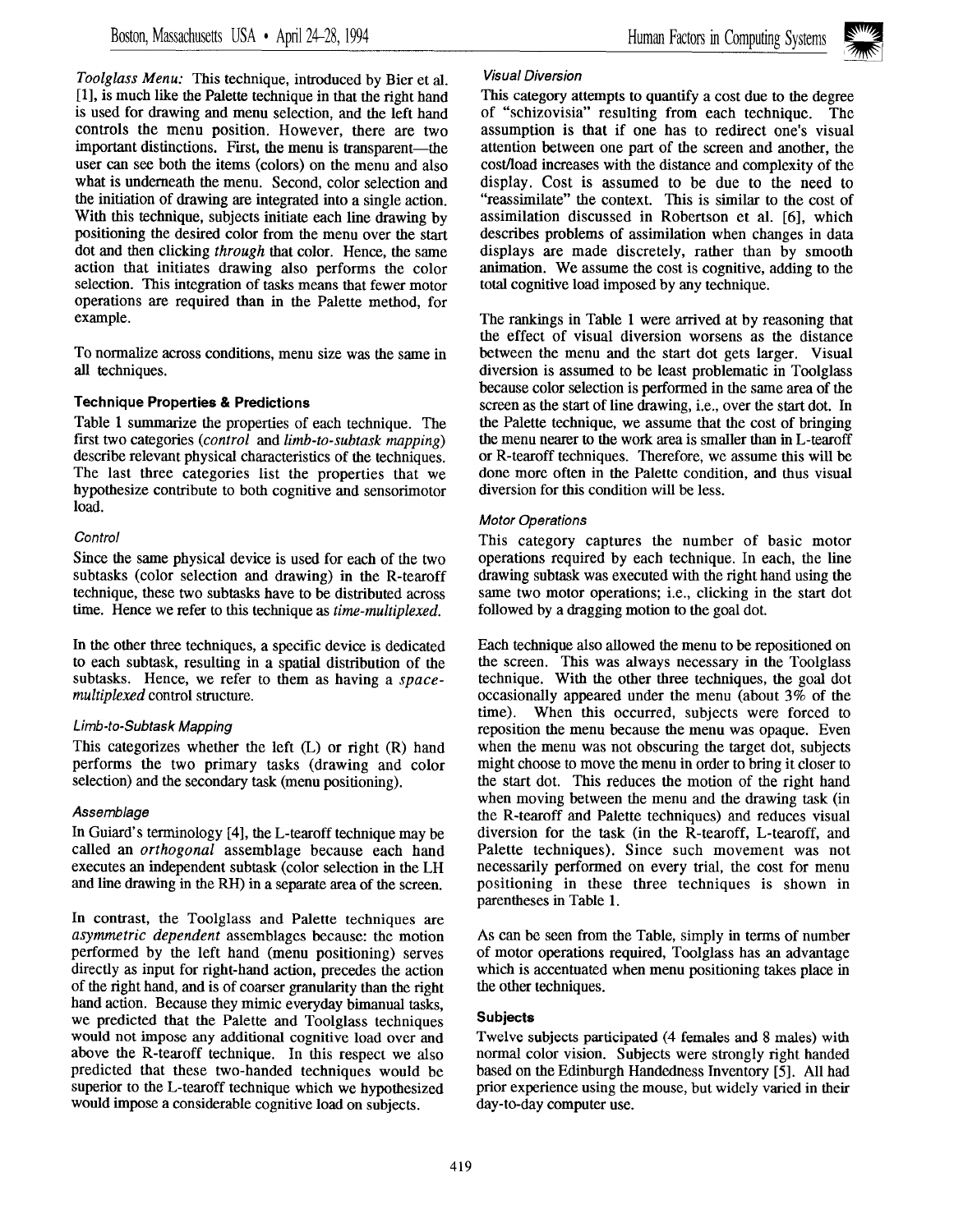

|                               | R-tearoff  | L-tearoff  | Palette                 | <b>Toolglass</b>        |
|-------------------------------|------------|------------|-------------------------|-------------------------|
| control                       | time-mpx   | space-mpx  | space-mpx               | space-mpx               |
| limb-to-subtask<br>mapping:   |            |            |                         |                         |
| menu positioning              | (R)        | (R)        | (L)                     |                         |
| color selection               | R          |            | R                       |                         |
| line drawing                  | R          | R          | R                       |                         |
| assemblage                    | sequential | orthogonal | asymmetric<br>dependent | asymmetric<br>dependent |
| visual diversion<br>(ranking) |            |            |                         |                         |
| number of<br>motor operations | $5 (+4)$   | $4(+4)$    | $5(+1)$                 | 3                       |

Table 1. Properties of the four techniques. Entries in parentheses indicate subtasks that were not required on every trial. R  $=$  right hand,  $L = left$  hand.

## Apparatus

Subjects performed the task on an Apple Macintosh  $Hfx$ with 13-inch RGB monitor, using a standard mouse in the right hand and a Kensington trackball (model Turbo Mouse ADB Version 3.0) in the left hand. The devices were placed on either side of a keyboard and were adjusted to control/display ratios equivalent to the second fastest setting on the Macintosh Control Panel for the mouse and the second slowest for the trackball. These settings were found to be optimal during pilot testing. Independent movement of the two devices was supported in software.

#### Design and Procedure

Subjects performed multiple trials on all four techniques in a within-subjects design. Order of techniques was counterbalanced using a Latin Square. The trials, which consisted of connecting two consecutive dots on the screen, were grouped into sets of dots, each set containing twelve dots.

For each technique, subjects were trained by verbal instruction and were given four warm-up sets of dots prior to data collection. They then connected twenty-four sets of dots on each technique. The same twenty-four sets were repeated in random order for each of the four techniques. Since data were not collected for the first trial of each set. each subject completed a total of 240 recorded trials on each technique.

At the end of each set of dots, subjects were given their total execution time over that set as well as their own best time and were instructed to try to beat their best time. The total time taken by subjects to complete the experiment was approximately one hour.

After completing the four tasks, subjects were asked two questions to elicit qualitative ranking. In order, these were "Which of the four techniques did you dislike the most?' and "Which technique did you prefer?".

#### RESULTS & DISCUSSION

#### Trial Completion Time

Total trial completion time (TCT) differed significantly amongst techniques ( $F_3$ ,  $30 = 16.33$ ,  $p < .001$ ) as shown in Table 2. Peritz post hoc tests for the differences between means [9] confirmed that Toolglass was faster than all other techniques with no other differences between pairs.

TCT got shorter with practice, regardless of the technique used, as shown by a main effect of position on TCT ( $F_3$ , 30)  $= 3.37, p < 0.05$ . Peritz tests revealed significant differences between techniques performed first as opposed to last, but no other differences amongst position. (This was the only dependent variable to show an effeet of position.)

Since, as summarized in Table 1, Toolglass required the fewest motor operations (only 3 per trial), it is tempting to point to this as the reason for this technique being the fastest to perform. However, this explanation is far too simplistic. First, the mere number of operations does not take into account differences between the techniques in the level of difficulty or time to complete individual motor operations. For example, in the L-tearoff technique the menu was repositioned on only a very small proportion of the trials (2.9%). When it did not require menu positioning, this condition had only 4 motor operations, including a button click and an easy pointing movement between menu color items (Fitts' index of difficulty  $= 1$ ). Thus, Toolglass and L-tearoff may have been roughly equivalent in terms of motor costs alone, not accounting for why Toolglass was faster.

Second, it is important to remember that TCT represents the aggregate of the time to complete the elemental actions necessary to carry out the task, as well as the effects of cognitive load imposed by the task demands. One aspect of this which is of particular interest is the extent to which the use of the left hand in parallel with the right hand might impose additional cognitive load.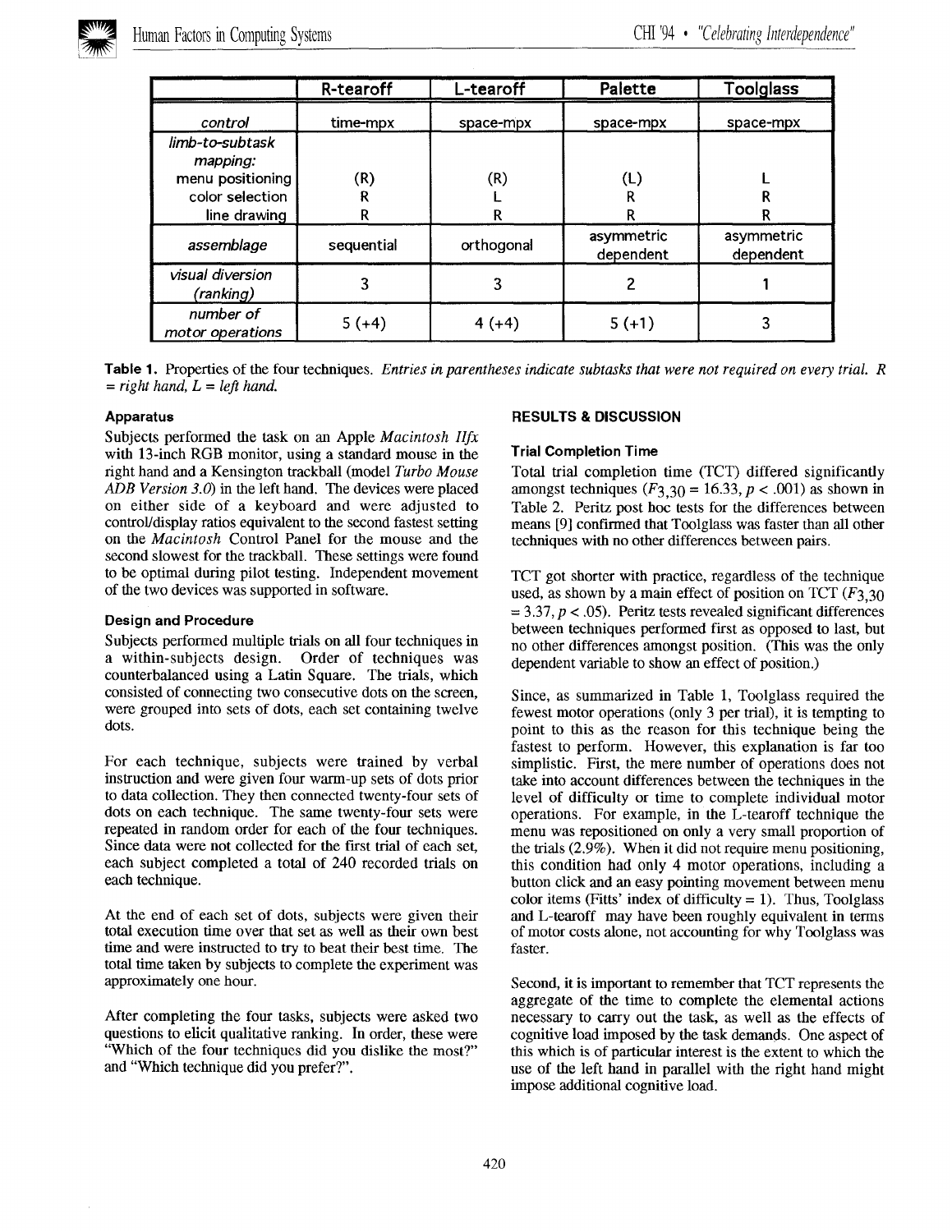

|           | total (sec) | LH use | draw (sec) | ∟H during draw |
|-----------|-------------|--------|------------|----------------|
| R-tearoff | 2.89        | --     | .818       | $- -$          |
| L-tearoff | 2.96        | 49%    | 1.01       | 21%            |
| Palette   | 2.90        | 47%    | .878       | 29%            |
| Toolglass | 2.43        | 83%    | .991       | 63%            |

Table 2. Mean trial completion times. The second and fourth columns give the sum of the time periods during which the left hand was in motion, as a proportion of total trial time and drawing time, respectively.

# Left-hand Use

Table 2 shows the proportion of time the left hand (LH) was in use as a function of total trial duration for the three techniques involving the LH. The main effect of technique on LH use was significant  $(F2.16 = 19.56, p < .001)$  with Toolglass exhibiting much greater use (83% in Toolglass vs.  $49\%$  and  $47\%$  in the L-tearoff and Palette techniques, respectively). There was no difference between the Ltearoff and Palette conditions. Since the Toolglass resulted in the highest use of the LH, but lowest overall TCT, this suggests that extensive use of the LH is not a major hindrance to overall performance speed.

A more systematic way of examining the effect of LH use on right hand (RH) performance is to look at the time taken to execute the drawing task, as this was, from a purely mechanistic view, the same across techniques. We might predict that an increase in LH use during the drawing task would correspond to an increase in drawing time for the RH.

Draw movement time (draw MT) was measured from the moment the right hand clicked in the start dot until the mouse button was released at the completion of line drawing (see Table 2). There was a small but significant difference between techniques for draw MT ( $F_{3,30}$  = 12.82,  $p < .001$ ). Peritz tests showed that the techniques fell into two groups; the means for draw MT were greater in Ltearoff and Toolglass than in R-tearoff and Palette, and there were no differences within groups. LH use during the drawing task was found to be higher in the Toolglass condition than both L-tearoff and Palette  $(F2.20) = 22.46$ , p c .001) with no difference between the L-tearoff and Palette conditions (Table 2).

Therefore, there is no straightforward relationship between LH use and the time to complete the drawing task. Although the longer time for Toolglass could be interpreted as due to interference from the LH, this explanation does not hold for the longer dmw MT for the L-tearoff condition,

Both LH use analyses (in terms of total trial duration and draw MT) fail to provide evidence that an increase in LH use slows down task completion. An alternative interpretation of the data takes into account the fact that the degree of parallelism between hands is under subjects' control. Thus, subjects will only act in parallel to the extent allowed by the demands of the task. If the task is overly demanding, there will be fewer cognitive resources available to devote to LH use. The implication is that degree of parallelism can be taken to be a measure of

cognitive load—the higher the degree of parallelism, the less the cognitive load imposed by the task. According to this interpretation, we would conclude that there is a lower cognitive load imposed by the Toolglass technique as compared to the other two-handed techniques. On both measures of LH use, the Toolglass gave rise to the most parallelism.

|                                                                                              | between trials | after menu<br>selection | total |  |
|----------------------------------------------------------------------------------------------|----------------|-------------------------|-------|--|
| R-tearoff                                                                                    | .113           | .118                    | .231  |  |
| L-tearoff                                                                                    | .258           | .231                    | .489  |  |
| Palette                                                                                      | .077           | .130                    | .207  |  |
| Toolglass                                                                                    | .037           |                         | .037  |  |
| $T_{\rm eff}$ is a second $\rm{Tr}_{\rm eff}$ in $\rm{Tr}_{\rm eff}$ and $\rm{Tr}_{\rm eff}$ |                |                         |       |  |

Table 3. Wait Times (sec.).

# Wait Times

An alternative measure of cognitive load is to consider the time that subjects take between actions, or "wait times." Presumably these measures represent time in which subjects must reflect, plan, make decisions, or prepare for the next action.

Two measures of wait time were calculated: the time that a subject paused without moving either cursor, both after the start of a trial and after making a menu selection (Table 3). (Because the Toolglass technique collapsed the menu selection task and the start of the drawing task into a single RH action, wait time after menu selection was not applicable.)

There was a main effect of technique on wait time between trials  $(F3,30 = 29.47, p < .001)$  and wait time after menu selection  $(F2.16 = 5.20, p < .05)$ . In each case, mean wait times were longest in the L-tearoff condition. The post hoc comparisons also showed that Toolglass differed from Rtearoff for wait time between trials, but revealed no differences between R-tearoff and Palette on either dependent variable. The total of these wait times also differed among techniques ( $F_{3,30}$  = 62.39,  $p < .001$ ), again showing a marked disadvantage for L-tearoff. Peritz tests confined that Toolglass produced the shortest total wait time compared to the other three techniques, with no differences between the Palette and R-tearoff conditions.

Most striking is the disparity in total wait time between the Toolglass and L-tearoff techniques. Interestingly, this difference of .45 sec can almost entirely account for the TCT difference of .53 sec. between these techniques. This suggests that the determination of overall TCT may be more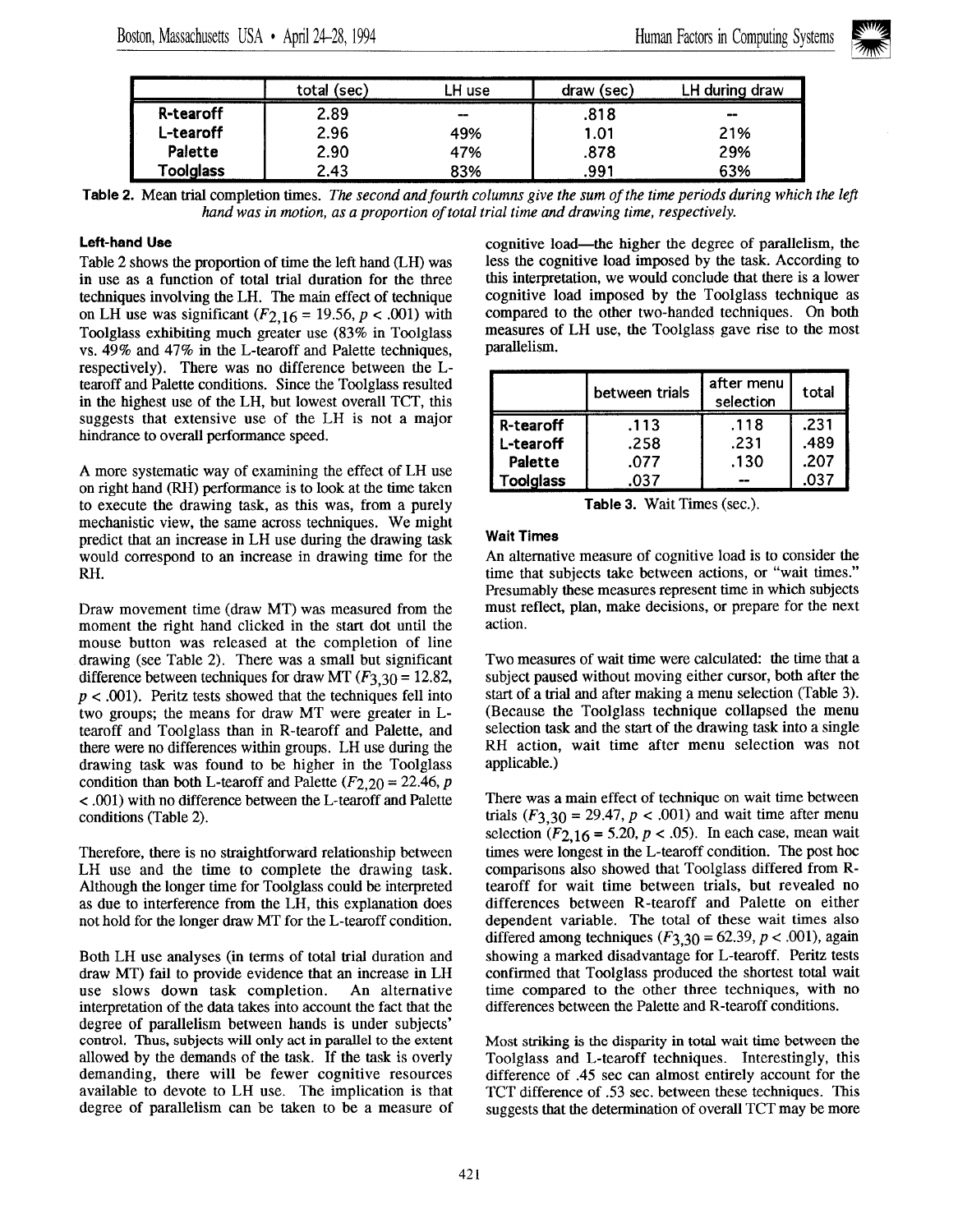

a function of cognitive processing between component subtasks, than the time-motion requirements of the subtasks themselves.

|                  | % errors |
|------------------|----------|
| <b>R-tearoff</b> | .798     |
| L-tearoff        | 4.31     |
| Palette          | 1.29     |
| <b>Toolglass</b> | ብ4       |

Table 4. Sequencing errors (%)

### Sequencing Errors

In addition to wait times, cost of an interaction can also be evaluated by examining the kinds of errors that occur. One kind of error in particular was of interest which we call sequencing errors and which we define as attempting to draw the connecting line before selecting a menu color.

As can be seen from Table 4, sequencing errors were much more frequent on average in the L-tearoff condition than in the other three conditions. This is confined by analysis of variance revealing a main effect of technique ( $F_{3,30} = 7.28$ ,  $p < .01$ ), with Peritz tests confirming that this was due to Ltearoff with no other differences between pairs.

We might expect that sequencing errors would be higher when there is no dependency between the tasks performed by the right and left hands. Presumably, when the action of the right hand depends on the action first of the left hand, the subtasks form part of an intergrated sequence of events, and there is less confusion about which hand to use next.

#### Menu Distance

Part of the rationale behind the design of the Palette menu was that assigning the function of positioning the menu to the left hand would allow subjects to keep the menu closer to the work area, thereby making it easy to reduce the distance between the drawing cursor and the menu. Indeed, the fact that the left hand could move the menu was the only difference between the Palette and the R-tearoff techniques, As seen earlier, however, space-multiplexing for menu position did not give Palette any advantage over R-tearoff in terms of total TCT. This suggested it was important to check whether or not subjects did move the menu toward the start dot in the drawing task for the three techniques in which this was optional.

Distance between the menu and the start dot at the moment of menu selection was measured. Mean distances were 279 pixels, 245 pixels, and 166 pixels for L-tearoff, R-tearoff, and Palette, respectively. The analysis showed a main effect of technique ( $F2, 16 = 38.65, p < .001$ ) with post hoc comparisons revealing significant differences between all three means. It appears, then, that space-multiplexing of menu position in the Palette condition was effective in reducing menu distance.

## Qualitative Ranking

The qualitative ranking of the four techniques is shown in Table 5. Overwhelmingly, subjects preferred using the Toolglass technique (9 subjects) with about an equal number (10 subjects) expressing a dislike for either Ltearoff or Palette. A consistent complaint against the Palette technique was that subjects were not sure what strategy to use when moving the menu, in contrast to Toolglass where "you know where to move the left hand." Similarly, subjects felt that in L-tearoff the left hand was performing too complicated a task, requiring them "to think which hand is doing what." The lack of response with respect to tie R-tearoff technique is perhaps not surprising, in view of its familiarity.

|                  | worst | best |
|------------------|-------|------|
| <b>R-tearoff</b> |       |      |
| L-tearoff        |       |      |
| Palette          |       |      |
| <b>Toolglass</b> |       | - -  |

Table 5. Qualitative ranking of the four techniques.

#### Palette Menu

We were surprised by the relatively poor performance of the Palette menu technique. Our assumption was that since the Toolglass and Palette techniques were both examples of asymmetric dependent assemblage, their performance would be much closer. The difference cannot be explained by lack of motor skills, since the skills requisite for Palette menus were demonstrated in using the other techniques. The reason is more likely cognitive. Evidence for this is in the qualitative evaluations, where subjects expressed confusion about the appropriate strategy with the Palette technique. Clearly the real-world analogy of the painter's palette did not transfer in the time available. This is supported by the quantitative data too. While the menu distance measures reported showed that subjects did keep the palette closer to the drawing area than either tearoff technique, it was still far from optimal, where—like the Toolglass technique—the menu would be brought right to the drawing area. That such near optimal use of the technique is possible is supported by the fact that the motor action involved is essentially the same as that required by the Toolglass technique and that we have observed it with experts, outside of the experiment. While the everyday skills did not transfer within the experiment, over a longer interval, they likely would have. This remains for a further study to investigate.

#### SUMMARY & CONCLUSIONS

The most general point that emerges from this work is a reinforcement of the findings of Buxton and Myers [2] that subjects can use two hands effectively in performing directmanipulation tasks. They showed improved performance when compared to the *status quo*, and they did so with little or no additional training. Remember, while subjects were experienced in conventional direct-manipulation techniques, none had seen the Toolglass technique before. Clearly, to achieve the performance that was observed in the short interval of the experiment, a significant degree of skill transfer must have taken place.